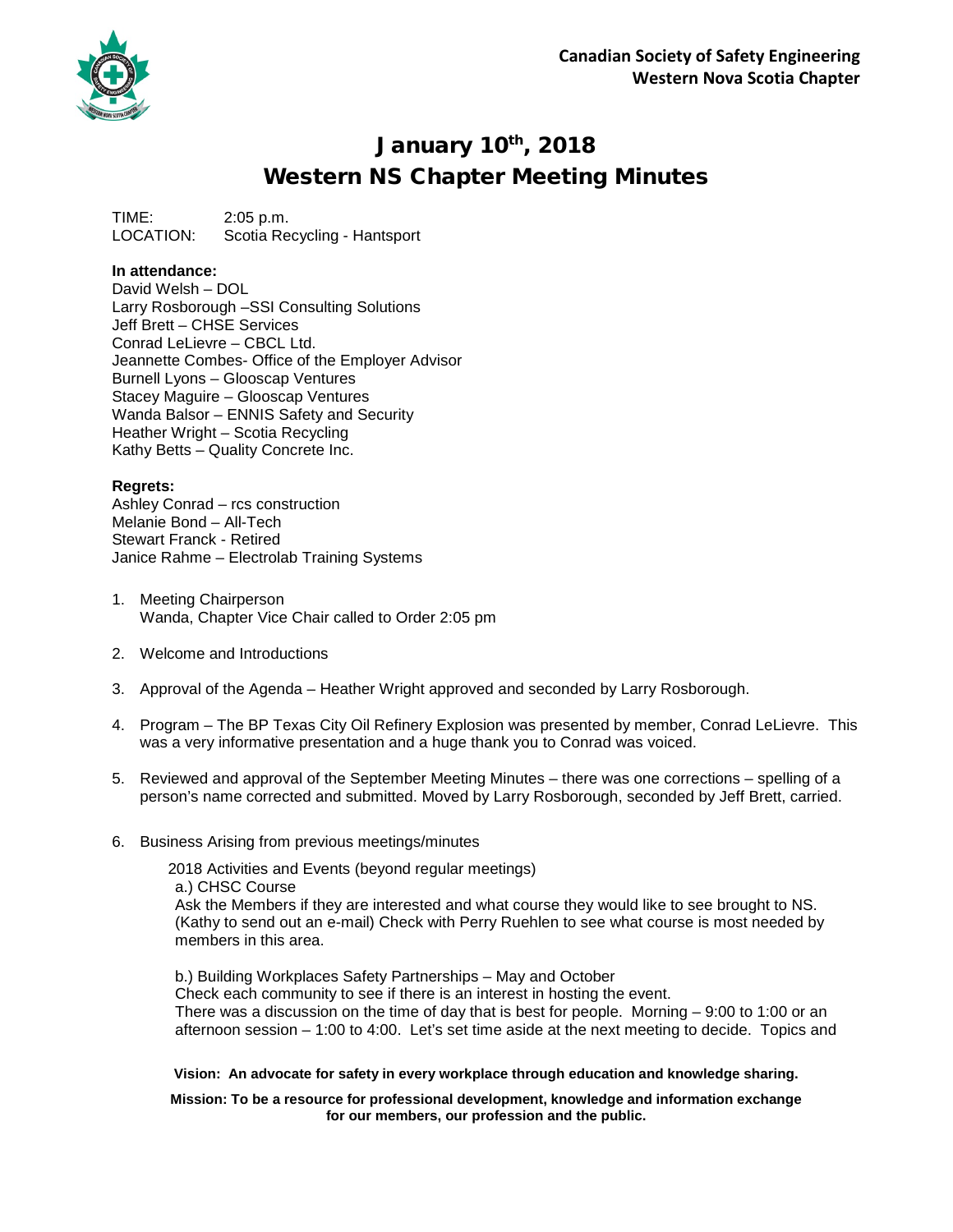

presenters to be discussed at the next executive meeting then brought forward to the March meeting.

c.) 2018 NAOSH Week – It was discussed that National will sponsor if our group would like to do something that week. It was discussed that perhaps we could have a breakfast event that week, keeping in mind that the NSGEU event is held on Monday the  $7<sup>th</sup>$  and Professional Day event at St. Maries is on Wednesday the 9<sup>th</sup>. This year it is called "Behavioral Side of Safety for OHS Professionals". Another idea was a "Radio Game Show" for both North and South Shore. Heather will look into and report back at our next meeting.

d.) Steps for Life - will be held in Halifax on May 6th. There is sufficient interest from our members to establish a team for the "2018 Walk". Kathy will help with this again this year.

e.) Mental Health First Aid – It was suggested that an e-mail be sent out from the Chapter to see if there is enough interest. (Kathy will send an e-mail)

f.) Chainsaw Workshop – It was suggested that we advertise this in May during NAOSH week on the two radio stations (North & South Shore). We will discuss further at our March meeting.

On behalf of the CSSE Western NS Chapter Wanda extended "Thanks and Appreciation" to Heather Wright and Scotia Recycling for hosting the January Meeting.

Meeting Chair was handed over to Jeff Brett, as a previous pass Chapter Chair person

7. Reports – Will be reported through the Chapter Secretary via e-mail after the meeting

a.) Finance –Conrad LeLievre reported that a cheque was issued to Fred for \$787.00 to cover the pins for the PDC. We have received our rebate cheque in the amount of \$750.00 from National. It was also noted that the 2017 Audit of the finances was completed by Heather and Jeff in December with everything in good order.

b.) Membership – Wanda reported that Stacey Maguire has agreed to become our Member Representative. Stacey suggested that each member try to recruit at least one new member in 2018. A members list was provided to Stacey by Kathy. It was suggested that we each try to contact prior members to see if there is anything we can do to help them get back to the meetings and re-join.

We have a new member – David Welsh – WELCOME DAVID!

It was suggested that we reach out to the retired members and try to get them back to the meetings and remind them of the member discount.

c.) 2018 Programs – The final draft was previously approved by the Executive Committee and distributed.

d.) By-laws Committee – Bob has not made any changes to the by-laws – he has replaced his name for signing purposes and new date.

e.) Executive Committee – Steward Franck's notes were shared at the meeting by Kathy.

- 8. New Business
	- a. Atlantic CSSE Chapters Leadership Meeting Barry Fitzgerald, our RVP will be compiling a report of the meeting. Once we receive this report it will be shared with the Chapter.

**Vision: An advocate for safety in every workplace through education and knowledge sharing.**

**Mission: To be a resource for professional development, knowledge and information exchange for our members, our profession and the public.**